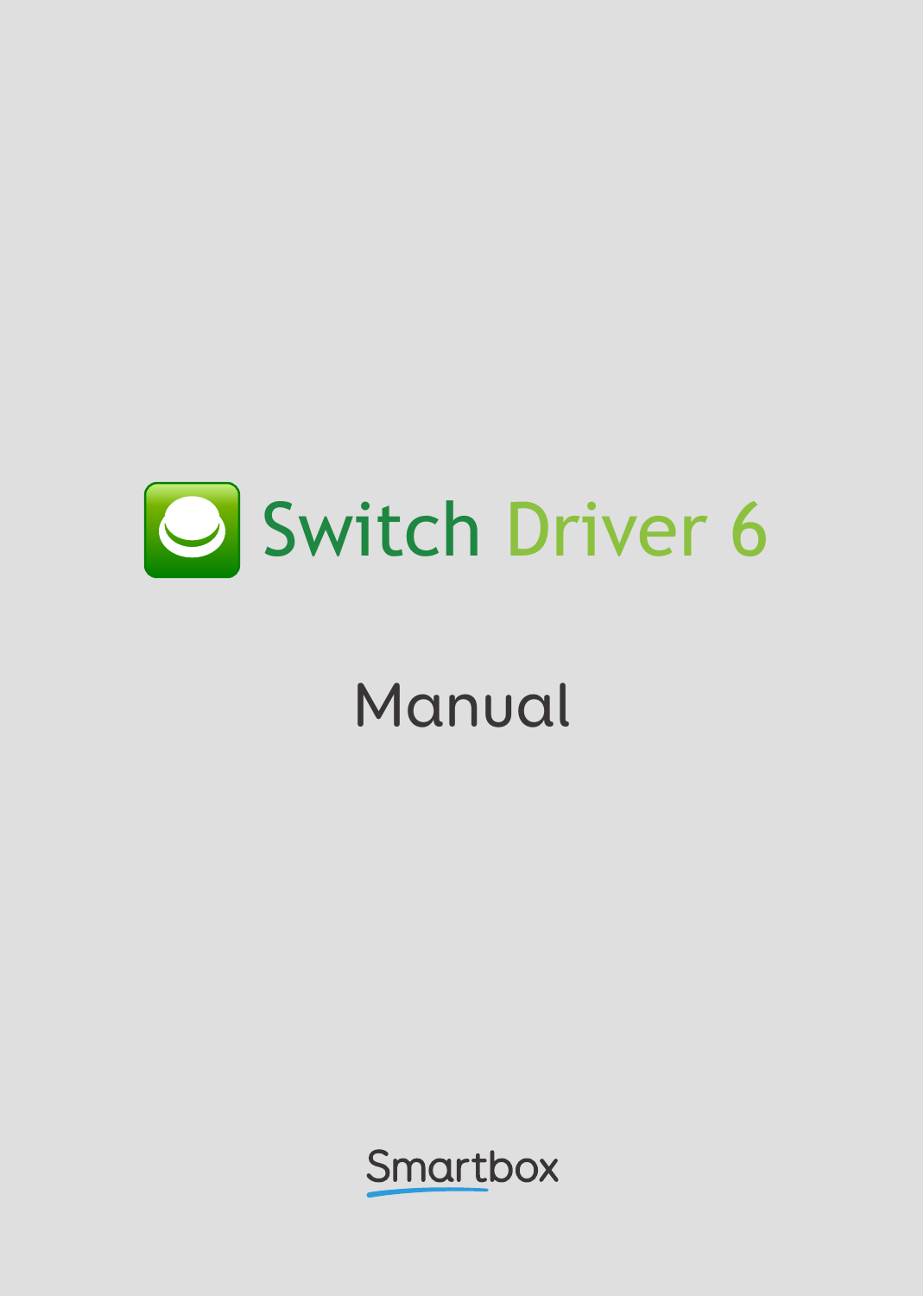Switch Driver 6 is our free application that allows you to do more with your switches. You can set up your switches to emulate any keyboard press or mouse action, making them compatible with virtually any switch operated software.

Simply install the software, connect your switches to your computer via your JoyCable or JoyBox, and you are ready to go!

N.B. If your switch connection is supported by the software you want to use, for example Grid 3, then you do not need Switch Driver. Please refer to your software manual for advice on switches.

## Installation

Please run the installer from the DVD included, or from our website: www.thinksmartbox.com/switch-driver-6, and follow the simple instructions.

When Switch Driver is running, you will find the icon in the taskbar. Click on the icon to edit your settings.

## Getting Started

Press your switches, and you will see the icon change in the settings window.

There are two examples of switch actions to get you started:

- Space and Enter
- Mouse clicks

You can edit these, or create your own with any mouse or keyboard action you like.

|                 |                                            |  | <b>Switch Driver</b> |       |        | × |  |  |  |
|-----------------|--------------------------------------------|--|----------------------|-------|--------|---|--|--|--|
|                 | Actions Switches Options                   |  |                      |       |        |   |  |  |  |
|                 | Switch actions                             |  |                      |       |        |   |  |  |  |
|                 | Select the switch actions you wish to use: |  |                      |       |        |   |  |  |  |
| Space and Enter |                                            |  |                      |       |        |   |  |  |  |
|                 |                                            |  | New                  | Edit  | Delete |   |  |  |  |
|                 |                                            |  |                      |       |        |   |  |  |  |
|                 |                                            |  |                      |       |        |   |  |  |  |
|                 |                                            |  |                      |       |        |   |  |  |  |
|                 |                                            |  |                      |       |        |   |  |  |  |
|                 |                                            |  |                      |       |        |   |  |  |  |
|                 |                                            |  |                      |       |        |   |  |  |  |
|                 |                                            |  |                      |       |        |   |  |  |  |
|                 |                                            |  |                      |       |        |   |  |  |  |
|                 |                                            |  |                      |       |        |   |  |  |  |
|                 |                                            |  |                      |       |        |   |  |  |  |
|                 | Press a switch to test                     |  |                      |       |        |   |  |  |  |
|                 |                                            |  |                      | Close |        |   |  |  |  |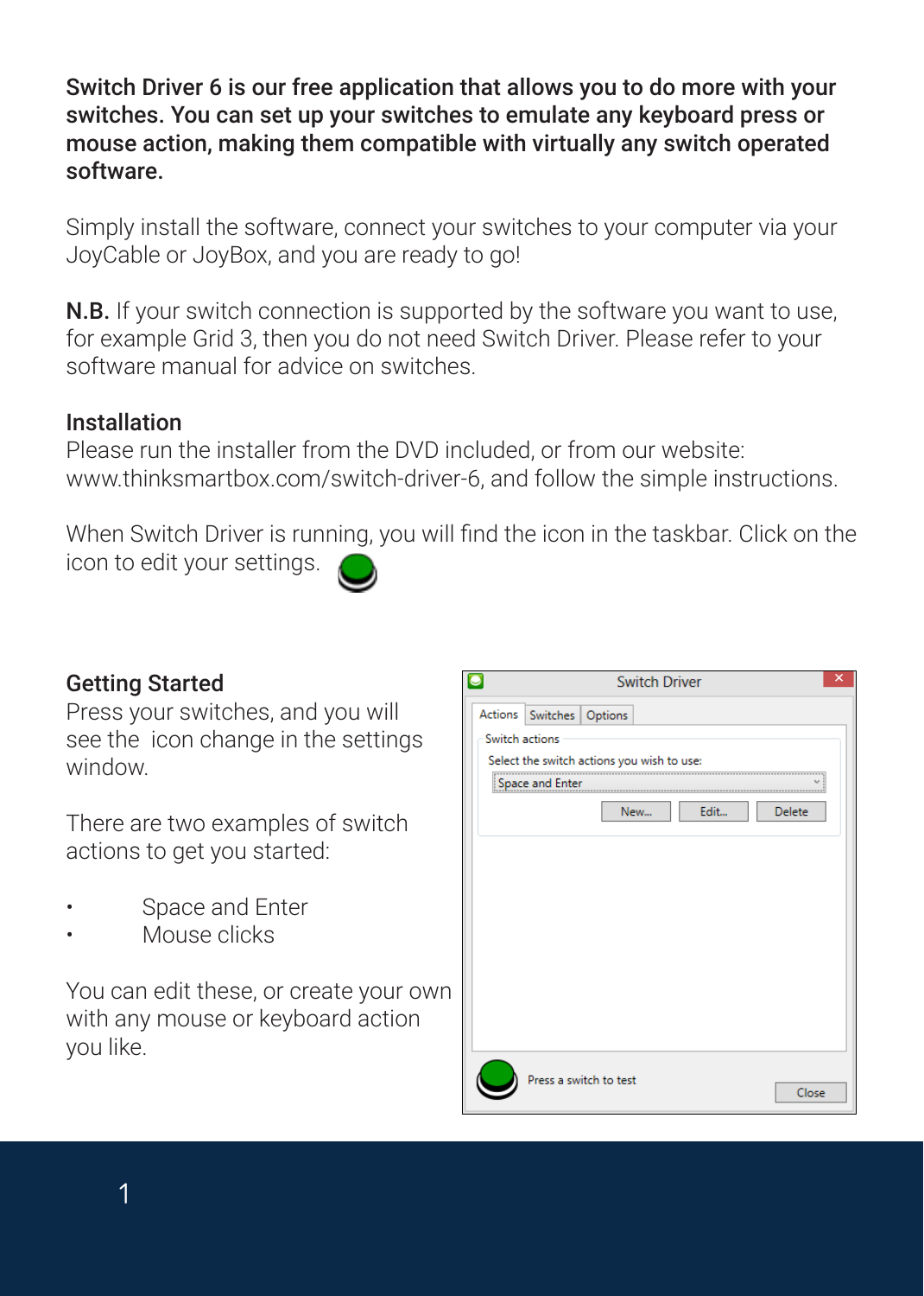Each switch can be set up to do one of the following:

Press a key on the keyboard (with shift, alt or control) Press a button on the mouse or move the mouse

## User Configuration

You can configure Switch Driver to ignore accidental switch presses in the Switches tab.

In the Options tab, you can change your mouse speed, or select Switch Driver to begin on start up.

| ×<br><b>Switch Driver</b>                          |                               |       |  |  |  |  |  |
|----------------------------------------------------|-------------------------------|-------|--|--|--|--|--|
| Actions Switches Options                           |                               |       |  |  |  |  |  |
| Short presses                                      |                               |       |  |  |  |  |  |
| Ignore short presses                               |                               |       |  |  |  |  |  |
| Short<br>and the control of the con-               | the control of the control of | Long  |  |  |  |  |  |
| Repeat presses                                     |                               |       |  |  |  |  |  |
| Ignore repeat presses                              |                               |       |  |  |  |  |  |
| Short                                              |                               | Long  |  |  |  |  |  |
| Switch connectors                                  |                               |       |  |  |  |  |  |
| Configure your switch connectors in Control Panel. |                               |       |  |  |  |  |  |
| <b>Game Controllers</b>                            |                               |       |  |  |  |  |  |
|                                                    |                               |       |  |  |  |  |  |
|                                                    |                               |       |  |  |  |  |  |
|                                                    |                               |       |  |  |  |  |  |
|                                                    |                               |       |  |  |  |  |  |
|                                                    | Switch action: SPACE          | Close |  |  |  |  |  |